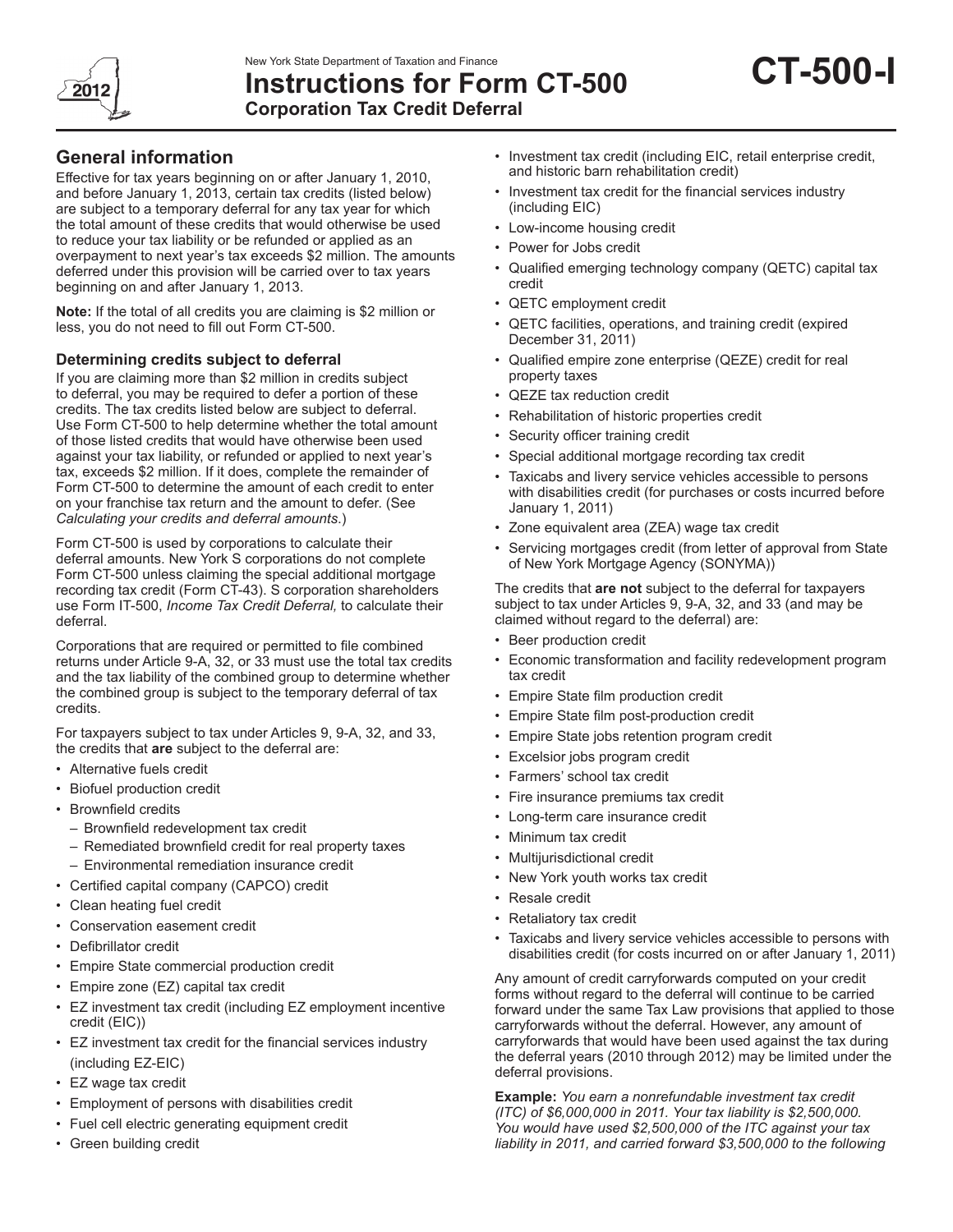### **Page 2** of 7 **CT-500-I** (2012)

*year. However, you may only use \$2,000,000 of the ITC in 2011 (\$500,000 must be deferred). Your deferred amount (\$500,000) is your* temporary deferral nonrefundable payout credit *(see*  Using your accumulated deferred credits*). You may continue to carryforward \$3,500,000 of your ITC for use in future tax years.*

*In 2012, your tax liability is \$4,000,000. Your only credit is the \$3,500,000 carryover of ITC from 2011. You would have used \$3,500,000 if the deferral was not in effect. However, you are subject to the deferral, and may only use \$2,000,000 against your tax liability. The remaining \$1,500,000 is added to your*  temporary deferral nonrefundable payout credit *(which now equals \$2,000,000), and your ITC credit carryforward is now zero.*

## **Using your accumulated deferred credits**

The amounts deferred will accumulate, and they become your *temporary deferral nonrefundable payout credits* or *temporary deferral refundable payout credits*. These credits may be used for tax years beginning on or after January 1, 2013.

The accumulated amounts of **nonrefundable** tax credits that are deferred for tax years beginning on or after January 1, 2010, and before January 1, 2013, are combined and they become your *temporary deferral nonrefundable payout credit*. Any amount of the *temporary deferral nonrefundable payout credit* that is not deductible for the tax year beginning on or after January 1, 2013, and before January 1, 2014, may be carried over to the following year(s) to be deducted from your tax until the accumulated credit amount is exhausted.

The accumulated amounts of **refundable** tax credits that are deferred for tax years beginning on or after January 1, 2010, and before January 1, 2013, are combined and they become your *temporary deferral refundable payout credit*. Taxpayers are allowed to claim the *temporary deferral refundable payout credit* over a period of three tax years as follows:

| Tax year                                                                | <b>Claim amount allowed</b>                        |
|-------------------------------------------------------------------------|----------------------------------------------------|
| Beginning on or after<br>January 1, 2013, and before<br>January 1, 2014 | 50% of the total<br>accumulated credit             |
| Beginning on or after<br>January 1, 2014, and before<br>January 1, 2015 | 75% of the balance of the<br>accumulated credit    |
| Beginning on or after<br>January 1, 2015, and before<br>January 1, 2016 | The remaining balance of the<br>accumulated credit |

If the amount of the *temporary deferral refundable payout credit* allowed for each year exceeds your tax for the year, the excess will be refunded.

Complete Form CT-501, *Temporary Deferral Nonrefundable Payout Credit*, and Form CT-502, *Temporary Deferral Refundable Payout Credit*, to track your accumulated deferred credits.

## **Calculating your credits and deferral amounts**

Complete your tax return and credit forms as follows:

- 1. Calculate your corporation franchise tax liability without regard to any credits.
- 2. Complete all credit forms, in their entirety, including all carryovers, as if the credit deferral was not in effect. When applying credits, you must follow the ordering of credits as required under the Tax Law, or in accordance with the order prescribed in the applicable Tax Law section in which the credit is allowed. Do not enter these credit amounts on your franchise tax return.

For information on your applicable ordering of credits, see the instructions for your franchise tax return. Article 9-A taxpayers see Form CT-600-I, *Instructions for Form CT-600, Ordering of Corporation Tax Credits*.

3. Complete Form CT-500 to determine whether the total amount of credits subject to deferral that would have otherwise been used against your tax liability, or refunded or applied to next year's tax, exceeds \$2 million. If so, follow these instructions for entering amounts on your credit forms.

**Combined filers:** Complete only one Form CT-500 for the combined return. Include all credits claimed by all entities in the combined group when completing Form CT-500.

**New York S corporations:** Do not complete Form CT-500 unless the S corporation itself is claiming a refund of the special additional mortgage recording tax credit that exceeds \$2 million.

You will need the deferred credit amounts from your **2010, 2011, and 2012** Forms CT-500 to complete 2012 Forms CT-501 and CT-502, which track your accumulated deferred credits for use in succeeding tax years. **Keep a copy for your records.**

## **General instructions**

Complete Schedule A, column B for nonrefundable credits subject to the deferral. Then complete Schedule B, column B for refundable credits subject to the deferral. Then complete line 3. If line 3 is **\$2 million or less**, you are **not** subject to the credit deferral. **Do not** complete the rest of Form CT-500 and do not attach Form CT-500 to your tax return. Follow the instructions on your credit forms for taxpayers who have \$2 million or less in total credits to determine the amounts to enter on your tax return.

If line 3 is **more than \$2 million**, you **are** subject to the credit deferral and must complete Form CT-500 to determine the amounts to enter on your franchise tax return. Continue with line 4 (you will need this amount to complete columns C and D in Schedules A and B). Then complete Schedules C and D, as applicable, and lines 7 and 8. If you are required to complete Schedule B, column E or Schedule D, column C, you will complete those columns after completing one of the following:

**Article 9-A:** Schedule E

**Article 33:** Schedule F

**Article 32:** Schedule G

**Article 9:** Schedule H

Attach a copy of Form CT-500 and all applicable credit forms to your franchise tax return. Keep a copy of your 2012 Form CT-500 for your records.

**Note:** New York S corporations claiming the special additional mortgage recording tax credit will only complete Schedule B.

## **Schedules A through D**

For credits that are partially refundable or refundable only to certain taxpayers, you may compute both nonrefundable and refundable portions. Enter the nonrefundable portion, as computed on your credit claim forms, in Schedules A and C. Enter the refundable portion on Schedules B and D. Use the line references in column A to determine the proper amounts to enter in each schedule.

Credits that are partially refundable or refundable only to certain taxpayers include:

- Empire State commercial production credit
- Empire State film post-production credit
- EZ investment tax credit (including EZ-EIC)
- EZ wage tax credit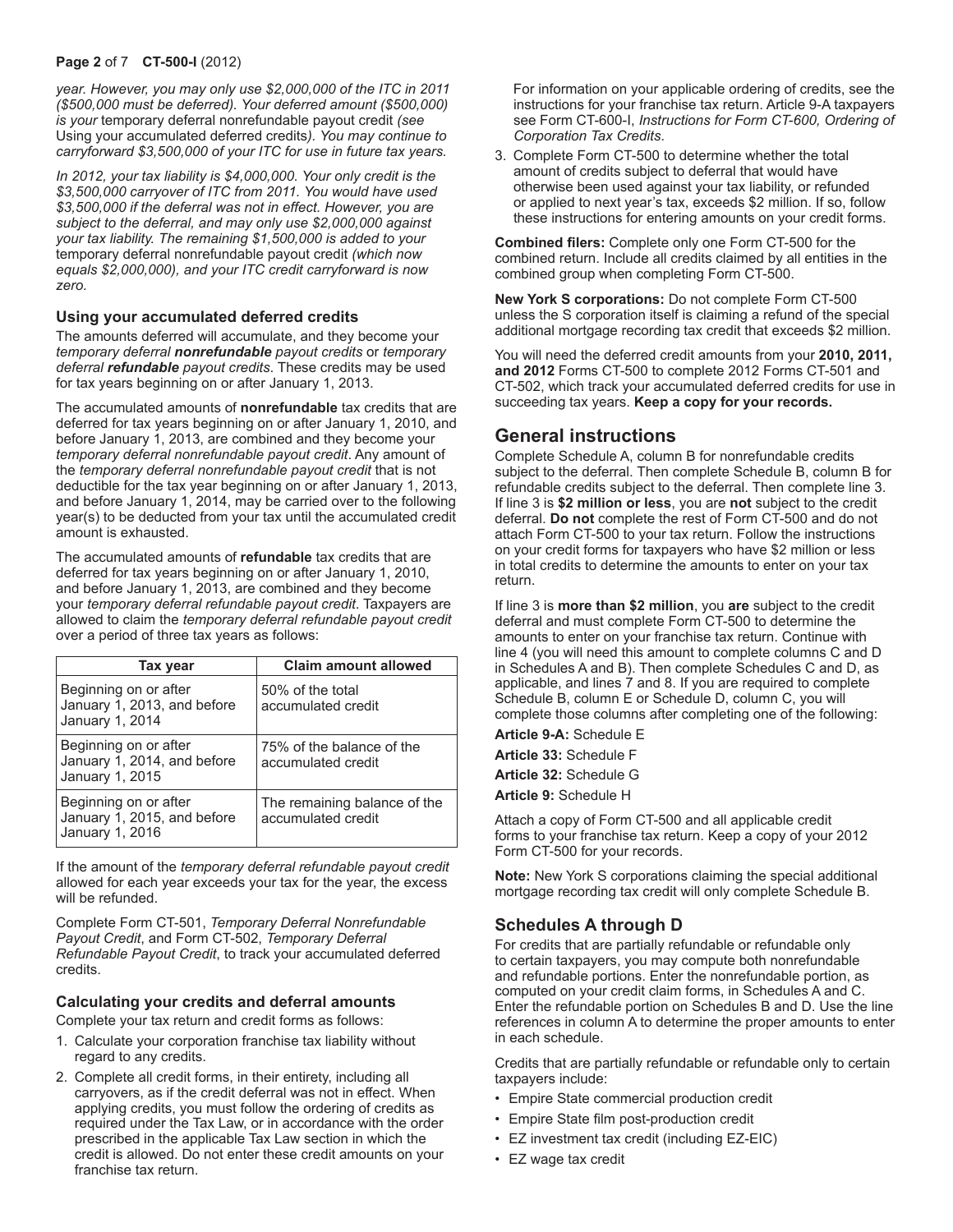- EZ investment tax credit (including EZ-EIC) for the financial services industry
- Investment tax credit (including EIC) for the financial services industry
- Investment tax credit (including EIC, retail enterprise credit, and historic barn rehabilitation credit)
- Special additional mortgage recording tax credit

## **Line instructions**

## **Schedules A and B**

If you have any net recapture amounts of nonrefundable or refundable credits (negative credit amounts from your credit forms) enter those amounts as negative numbers in the appropriate boxes in the summary of credits section on your franchise tax return as instructed on your credit forms. Do not include those amounts on this form, unless instructed otherwise.

**Column B –** Enter the amount of nonrefundable and refundable credits allowed to be used against the tax as computed on your credit forms. Column A contains the credit form and line numbers where you will find the amounts to include in column B. For credits that have a portion that is nonrefundable and a portion that is refundable, enter in Schedule A the portion that is **not refundable** and enter in Schedule B the **refundable** portion. You will find these amounts on your credit claim forms on the lines referenced in column A of Schedules A and B.

**Power for Jobs credit –** Enter the lesser of the credit amount or tax computed on gross income from Form CT-186-E, line 88, or Form CT-186-P, line 4.

**Servicing mortgages credit –** The amount of the credit entered in column B cannot exceed the amount that is used to reduce the tax due to zero.

**Line 3 –** Add line 1, column B, and line 2, column B. If the result is \$2 million or less, **do not** complete the rest of this form**.** If the result is more than \$2 million, continue with line 4.

**Line 4 –** Divide \$2 million by the amount on line 3 and round to **six decimal places**. Do not enter more than 1.0. This is your allowable credit percentage. Use this percentage to calculate the amounts in column C.

**Column C –** Multiply each column B amount by the amount on line 4 and enter the result in column C. Column C shows the amount of each credit that is allowed in the current tax year. **Do not** enter these amounts on your franchise tax return. Continue with this form to determine the amounts to enter on your franchise tax return.

**New York S corporations:** If you have a refundable special additional mortgage recording tax credit that exceeds \$2 million, enter the column C amount on Form CT-3-S, line 26. Complete column D, but do not complete the rest of this form.

**Column D –** Subtract each column C amount from each column B amount. The result is the amount of your deferred credit. Use Form CT-501 to calculate your *temporary deferral nonrefundable payout credit* accumulated and Form CT-502 to calculate your *temporary deferral refundable payout credit* accumulated.

**Schedule B, column E** (Article 9 filers **do not** complete this column)

If you are claiming more than one refundable credit, compute your amount of credit applied against the tax by completing this column. Not all taxpayers are required to complete

column E. Before beginning column E, you must complete Schedules C and D, lines 7 and 8, and one of Schedules E through H (depending under which tax article your corporation is taxed). If you are required to complete column E, you will be instructed to do so later. Use the instructions below to complete this column.

Multiply each amount in Schedule B, column C by the percentage from the following lines and enter the result in column E:

## **Article 9-A:** line 18

**Article 33** (Form CT-33 and Form CT-33-A filers including unauthorized insurance corporations)**:** line 32

**Article 33** (Form CT-33-NL filers)**:** line 42

#### **Article 32:** line 52

Also enter each column E amount in the applicable credit box(es) in the summary of credits section of your franchise tax return.

If you have a nonrefundable credit in Schedule A and also have a refundable portion of the same credit in Schedule B, add the amounts from Schedule A, column C, and Schedule B, column E, and enter the total in the applicable credit box(es) on your franchise tax return. See *Schedules A through D* for a listing of these credits.

## **Schedule C**

Column A contains the credit form and line numbers where you will find the amounts to include in column B. Enter the amount of nonrefundable credits **not** subject to the credit deferral in column B from the applicable lines on the credit forms. Add these amounts and enter the total on line 5. If a credit has both a refundable and a nonrefundable portion, enter only the nonrefundable portion in Schedule C.

If you are claiming any other nonrefundable credits that are not subject to the deferral and that credit is not listed here, enter the amount(s) in the last box, *Other nonrefundable credits not subject to deferral.*

## **Schedule D**

Column A contains the credit form numbers and line numbers where you will find the amounts to include in column B. Enter the amount of refundable credits **not** subject to the credit deferral in column B from the applicable lines on the credit forms. Add these amounts and enter the total on line 6. If a credit has both a refundable and a nonrefundable portion, enter only the refundable portion in Schedule D.

If you are claiming any other refundable credits that are not subject to the deferral and that credit is not listed here, enter the amount(s) in the last box, *Other refundable credits not subject to deferral.*

**New York youth works tax credit –** Enter the total credit amount from Form CT-635 allowed for this year. Include any amounts received from flow-through entities.

**Retaliatory tax credit –** Enter the amount from Form CT-33-R, line 16 in column B. After calculating the column C amount, enter that amount on Form CT-33-R, line 17.

**Column C** (Article 9 filers **do not** complete this column) **–** If you are claiming more than one refundable credit, compute your amount of credit applied against the tax by completing this column. Not all taxpayers are required to complete column C. Before beginning column C, you must complete lines 7 and 8, and one of Schedules E through H (depending under which tax article your corporation is taxed). If you are required to complete column C, you will be instructed to do so later. Use the instructions below to complete this column.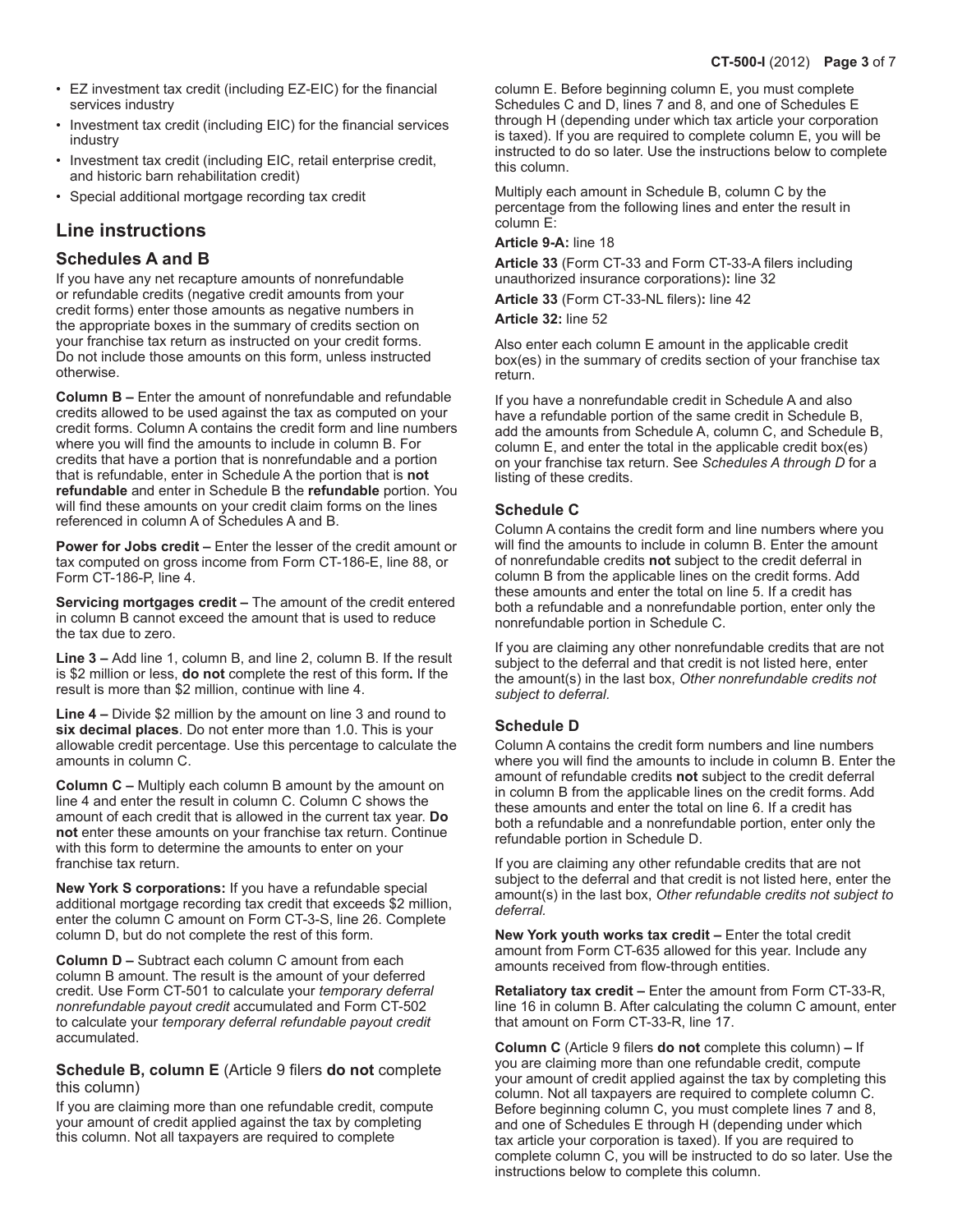## **Page 4** of 7 **CT-500-I** (2012)

Multiply each amount in column B by the percentage from the following lines and enter the result:

### **Article 9-A:** line 18

**Article 33** (Form CT-33 and Form CT-33-A filers including unauthorized insurance corporations)**:** line 32

**Article 33** (Form CT-33-NL filers)**:** line 42

**Article 32:** line 52

Also enter each column C amount in the applicable credit box(es) in the summary of credits section of your franchise tax return. If you are claiming the Empire State film post-production credit and have a refundable and nonrefundable portion (amounts in both Schedule C, column B, and Schedule D, column C) add those two amounts together and enter the result in the applicable credit box(es) on your franchise tax return.

## **Schedules E through H**

Complete either Schedule E (Article 9-A filers), Schedule F (Article 33 filers), Schedule G (Article 32 filers), or Schedule H (Article 9 filers), to determine the credit amounts to enter on your franchise tax return.

## **Schedule E – Article 9-A – General business corporations**

## **Computation of credits used and refunded**

**Lines 9 through 18 –** All filers: Complete lines 9, 10, and 11.

**Line 11 –** Subtract line 10 from line 9; if zero or less, enter *0*. If you are claiming refundable credits, continue with lines 12 through 18. **If you are not claiming any refundable credits,**  complete your franchise tax return as follows:

- Enter each of the amounts of nonrefundable credits shown in Schedule A, column C, and Schedule C, column B in the credit boxes in the summary of credits section of your franchise tax return.
- Enter *0* on Form CT-3, lines 99a, 99b, and 100b, or Form CT-3-A, lines 100a, 100b, and 101b.
- Complete all other applicable lines on your franchise tax return.

**Line 13 –** If line 12 is greater than or equal to line 11, enter *0* on line 13 and complete lines 14 through 18.

If line 11 is greater than line 12, subtract line 12 from line 11. Enter the line 12 amount on Form CT-3, line 100b, or Form CT-3-A, line 101b. Enter *0* on Form CT-3, lines 99a and 99b, or Form CT-3-A, lines 100a and 100b.

Enter in each of the applicable boxes in the summary of credits section of your franchise tax return the following credit amounts:

- Schedule A, column C,
- Schedule B, column C,
- Schedule C, column B, and
- Schedule D, column B.

**Do not** continue with this form. Complete all other applicable lines on your franchise tax return.

**Line 14 –** If line 12 is greater than line 11, subtract line 11 from line 12. You may choose to have any of this amount refunded to you or applied as an overpayment to next year's tax. Enter those amounts on lines 15 and 16. The total of lines 15 and 16 cannot exceed line 14.

**Line 15 –** Enter the amount from line 14 to be refunded. Also enter this amount on Form CT-3, line 99a, or Form CT-3-A, line 100a.

**Line 16 –** Subtract line 15 from line 14. This is the amount to be credited as an overpayment to next year's tax. Also enter this amount on Form CT-3, line 99b, or Form CT-3-A, line 100b.

**Line 17 –** Enter the lesser of line 11 or line 12. Also enter this amount on Form CT-3, line 100b, or Form CT-3-A, line 101b.

**Line 18 –** Use this figure to compute your refundable credits applied against your tax in Schedule B, column E, and Schedule D, column C. If line 11 is greater than line 12, **do not** make an entry on this line.

#### **Go back and complete Schedule B, column E, and**  Schedule D, column C, as applicable. Then enter in each of the applicable boxes in the summary of credits section of your franchise tax return the following credit amounts:

- Schedule A, column C,
- Schedule B, column E,
- Schedule C, column B, and
- Schedule D, column C.

## **Schedule F – Article 33 – Life insurance and non-life insurance corporations**

## **Parts 1 and 2 – Form CT-33 and Form CT-33-A filers, including unauthorized insurance corporations**

#### **Part 1 – Computation of EZ and ZEA credits used against the tax**

**Line 20 –** Enter the total amount of EZ credits (EZ wage tax credit, EZ capital tax credit, and ZEA wage tax credit) from the appropriate lines in Schedule A, column C. Also enter the total on Form CT-33, line 9b, or Form CT-33-A, line 10, and enter each of the applicable credit amounts from Schedule A, column C, in the appropriate box(es) on your franchise tax return.

**Line 21 –** Subtract line 20 from line 19. Also enter this amount on Form CT-33, line 9c, or Form CT-33-A, line 11b.

**Form CT-33 filers:** If you are claiming any other credits, complete lines 10 and 11 on your franchise tax return and continue with Part 2.

**Form CT-33-A filers:** If you are claiming any other credits, complete lines 12 through 15 on your franchise tax return and continue with Part 2.

## **Part 2 – Computation of other credits used and refunded**

**Line 25 –** If line 22 is greater than line 24, subtract line 24 from line 22. If line 24 is greater than line 22, enter *0* on line 25. If you are claiming refundable credits, continue with lines 26 through 32. If you are **not** claiming any refundable credits (including any partially refundable credits), complete your franchise tax return as follows:

- Enter the amount of each nonrefundable credit shown in Schedule A, column C, and Schedule C, column B in the credit boxes in the summary of credits section.
- Total the amounts in these credit boxes and enter the total nonrefundable credits applied against the tax on Form CT-33, line 101, or Form CT-33-A, line 116.
- Enter *0* on Form CT-33, lines 27a, 27b, and 102, or Form CT-33-A, lines 32a, 32b and 117.

Complete all other applicable lines on your franchise tax return.

**Line 27 –** If line 26 is greater than or equal to line 25, enter *0* on line 27 and complete lines 28 through 32.

If line 25 is greater than line 26, subtract line 26 from line 25. Enter the line 26 amount on Form CT-33, line 102, or Form CT-33-A, line 117. Enter *0* on Form CT-33, lines 27a and 27b, or Form CT-33-A, lines 32a and 32b.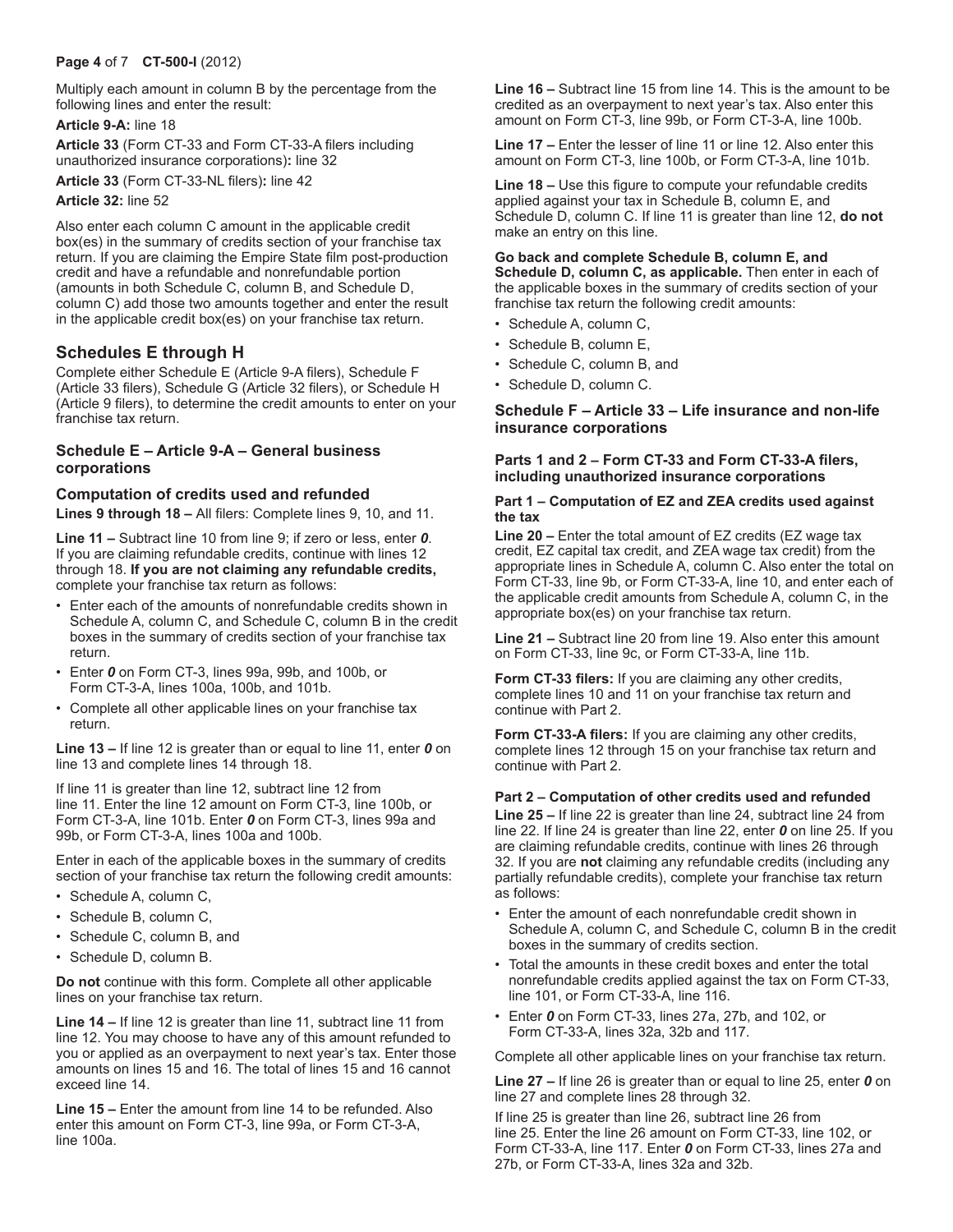Enter in each of the applicable credit boxes in the summary of credits section of your franchise tax return the following credit amounts:

- Schedule A, column C,
- Schedule B, column C,
- Schedule C, column B, and
- Schedule D, column B.

**Do not** continue with this form. Complete all other applicable lines on your franchise tax return.

**Line 28 –** If line 26 is greater than line 25, subtract line 25 from line 26. You may choose to have any of this amount refunded to you or applied as an overpayment to next year's tax. Enter those amounts on lines 29 and 30. The total of lines 29 and 30 cannot exceed line 28.

**Line 29 –** Enter the amount from line 28 to be refunded. Also enter this amount on Form CT-33, line 27a, or Form CT-33-A, line 32a.

**Line 30 –** Subtract line 29 from line 28. This is the amount to be credited as an overpayment to next year's tax. Also enter this amount on Form CT-33, line 27b, or Form CT-33-A, line 32b.

**Line 31 –** Enter the lesser of line 25 or line 26. Also enter this amount on Form CT-33, line 102, or Form CT-33-A, line 116.

**Line 32 –** Use this figure to compute your refundable credits applied against your tax in Schedule B, column E, and Schedule D, column C. If line 25 is greater than line 26, **do not** make an entry on this line.

## **Go back and complete Schedule B, column E, and**

**Schedule D, column C, as applicable.** Then enter in each of the applicable boxes in the summary of credits section of your franchise tax return the following credit amounts:

- Schedule A, column C,
- Schedule B, column E,
- Schedule C, column B, and
- Schedule D, column C.

Complete all other applicable lines on your franchise tax return.

## **Part 3 – Non-life insurance corporations**

**Line 35 –** If line 33 is greater than or equal to line 34, subtract line 34 from line 33. If line 34 is greater than line 33, enter *0* on line 35. If you are claiming refundable credits, continue with lines 36 through 42.

If you are not claiming any refundable credits (including any partially refundable credits), complete your franchise tax return as follows:

- Enter the amount of each nonrefundable credit shown in Schedule A, column C, and Schedule C, column B in the credit box(es) in the summary of credits section of Form CT-33-NL.
- Total the amounts in these credit boxes and enter the total nonrefundable credits applied against the tax on Form CT-33-NL, line 47.
- Enter *0* on Form CT-33-NL, lines 21a, 21b, and 48.

Complete all other applicable lines on your franchise tax return.

**Line 37 –** If line 36 is greater than or equal to line 35, enter *0* on line 37 and complete lines 38 through 42.

If line 35 is greater than line 36, subtract line 36 from line 35. Enter the line 36 amount on Form CT-33-NL, line 48. Enter *0* on Form CT-33-NL, lines 21a and 21b.

Enter in each of the applicable credit boxes in the summary of credits section of your franchise tax return the following credit amounts:

- Schedule A, column C,
- Schedule B, column C,
- Schedule C, column B, and
- Schedule D, column B.

**Do not** continue with this form. Complete all other applicable lines on your franchise tax return.

**Line 38 –** If line 36 is greater than line 35, subtract line 35 from line 36. You may choose to have any of this amount refunded to you or applied as an overpayment to next year's tax. Enter those amounts on lines 39 and 40. The total of lines 39 and 40 cannot exceed line 38.

**Line 39 –** Enter the amount from line 38 to be refunded. Also enter this amount on Form CT-33-NL, line 21a.

**Line 40 –** Subtract line 39 from line 38. This is the amount to be credited as an overpayment to next year's tax. Also enter this amount on Form CT-33-NL, line 21b.

**Line 41 –** Enter the lesser of line 35 or line 36. Also enter this amount on Form CT-33-NL, line 48.

**Line 42 –** Use this figure to compute your refundable credits applied against your tax in Schedule B, column E, and Schedule D, column C. If line 35 is greater than line 36, **do not** make an entry on this line.

## **Go back and complete Schedule B, column E, and**

**Schedule D, column C, as applicable.** Then, enter in each of the applicable boxes in the summary of credits section of your franchise tax return the following credit amounts:

- Schedule A, column C,
- Schedule B, column E,
- Schedule C, column B, and
- Schedule D, column C.

Complete all other applicable lines on your franchise tax return.

## **Schedule G – Article 32 – Banking corporations**

**Line 45 –** If line 43 is greater than or equal to line 44, subtract line 44 from line 43. If line 44 is greater than line 43, enter *0* on line 45. If you are claiming refundable credits, continue with lines 46 through 52.

If you are not claiming any refundable credits (including any partially refundable credits), complete your franchise tax return as follows:

- Enter the amount of each nonrefundable credit shown in Schedule A, column C, and Schedule C, column B in the credit box(es) in the summary of credits section of Form CT-32 or Form CT-32-A.
- Total the amounts in these credit box(es) and enter the total nonrefundable credits applied against the tax on Form CT-32, line 178, or Form CT-32-A, line 211.
- Enter *0* on Form CT-32, lines 20b, 20c, and 179, or Form CT-32-A, lines 22b, 22c, and 212.

Complete all other applicable lines on your franchise tax return.

**Line 47 –** If line 46 is greater than or equal to line 45, enter *0* on line 47 and complete lines 48 through 52.

If line 45 is greater than line 46, subtract line 46 from line 45**.** Enter the line 46 amount on Form CT-32, line 179, or Form CT-32-A, line 212. Enter *0* on Form CT-32, lines 20b and 20c, or Form CT-32-A, lines 22b and 22c.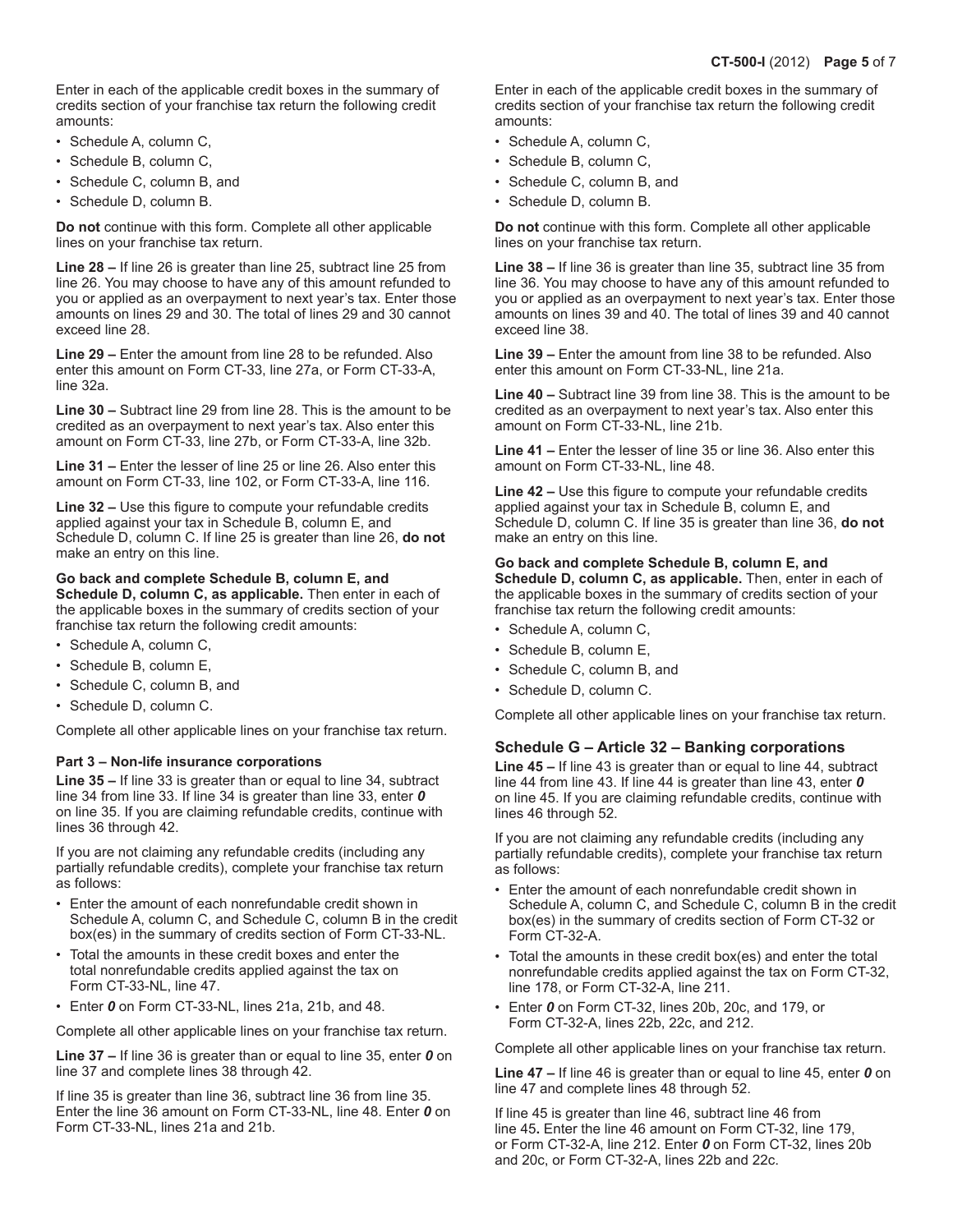## **Page 6** of 7 **CT-500-I** (2012)

Enter in each of the applicable credit boxes in the summary of credits section of your franchise tax return the following credit amounts:

- Schedule A, column C
- Schedule B, column C
- Schedule C, column B, and
- Schedule D, column B.

**Do not** continue with this form. Complete all other applicable lines on your franchise tax return.

**Line 48 –** If line 46 is greater than line 45, subtract line 45 from line 46. You may choose to have any of this amount refunded to you or applied as an overpayment to next year's tax. Enter those amounts on lines 49 and 50. The total of lines 49 and 50 cannot exceed line 48.

**Line 49 –** Enter the amount from line 48 to be refunded. Also enter this amount on Form CT-32, line 20b, or Form CT-32-A, line 22b.

**Line 50 –** Subtract line 49 from line 48. This is the amount to be credited as an overpayment to next year's tax. Also enter this amount on Form CT-32, line 20c, or Form CT-32-A, line 22c.

**Line 51 –** Enter the lesser of line 45 or line 46. Also enter this amount on Form CT-32, line 179, or Form CT-32-A, line 212.

**Line 52 –** Use this figure to compute your refundable credits applied against your tax in Schedule B, column E, and Schedule D, column C. If line 45 is greater than line 46, **do not** make an entry on this line.

## **Go back and complete Schedule B, column E, and**

**Schedule D, column C, as applicable.** Then, enter in each of the applicable boxes in the summary of credits section of your franchise tax return, the following credit amounts:

- Schedule A, column C
- Schedule B, column E
- Schedule C, column B, and
- Schedule D, column C.

Complete all other applicable lines on your franchise tax return.

## **Schedule H – Article 9 – Sections 183, 184, 185, 186, 186-a, and 186-e**

**Parts 1 and 2 – Sections 183 and 184** (Form CT-183 and CT-184 filers)

## **Part 1 – Section 183 application of credits**

**Line 56 –** Enter the amount from line 7. If you have any nonrefundable credits to be applied to the tax due under Article 9 section 184, enter those amounts on line 66. Do not include those amounts on this line.

**Line 57 –** If line 56 is less than line 55, subtract line 56 from line 55; if line 56 is greater than or equal to line 55, enter *0*.

**Line 59 –** If line 58 is less than line 57, subtract line 58 from line 57; this is your Article 183 tax due. If line 57 is less than line 58, enter *0* here and go to line 60.

**Line 61 –** Enter the lesser of line 58 or line 59. Also enter this amount on Form CT-183, line 83. If you have any unused refundable credits to be applied to the tax due under Article 9 section 184, **skip lines 62 and 63**.

**Line 62 –** Enter the amount on line 60 to be refunded here and on Form CT-183, line 16b.

**Line 63 –** Subtract line 62 from line 60; enter here and on Form CT-183, line 16c.

**Line 64 –** Add the lesser of line 55 or line 56, plus line 61. Enter the result here and on Form CT-183, line 5.

#### **Part 2 – Section 184 application of credits**

**Line 66 –** Subtract line 55 from line 56; if line 55 is greater than line 56, enter *0*.

**Line 67 –** Subtract line 66 from line 65; if line 66 is greater than line 65, enter *0*.

**Line 68 –** Enter the amount from line 60. Do not include any amount of credits used, refunded, or applied as an overpayment to next year's tax in Schedule H, Part 1.

**Line 69 –** If line 68 is less than line 67, subtract line 68 from line 67. This is your Article 9 section 184 tax due after credits. If line 67 is less than line 68, enter *0* here and go to line 70.

**Line 70 –** If line 67 is less than line 68, subtract line 67 from line 68.

**Line 71 –** Enter here and on Form CT-184, line 19b.

**Line 72 –** Subtract line 71 from line 70; enter here and on Form CT-184, line 19c .

**Line 73 –** Enter the lesser of line 68 or line 69 here and on Form CT-184, line 69.

**Line 74 –** Add the lesser of line 65 or line 66, plus line 73. Enter the result here and on Form CT-184, line 5.

### **Part 3 – Section 185 (Form CT-185 filers)**

**Line 79 –** Subtract line 78 from line 77. If you are claiming refundable credits, continue with lines 80 through 84. Otherwise, enter the line 78 amount on Form CT-185, line 7 and mark an *X* in all the applicable credit boxes. Complete the rest of your franchise tax return. **Do not** continue with this form.

**Line 81 –** If line 80 is greater than or equal to line 79, enter *0* and continue with lines 82, 83, and 84.

If line 79 is greater than line 80, subtract line 80 from line 79. **Do not** continue with this form**.**

Complete your tax return as follows: Add lines 78 and 80 and enter the result on Form CT-185, line 7 and mark an *X* in all the applicable credit boxes. Complete the rest of your franchise tax return.

**Line 82 –** If line 80 is greater than line 79, subtract line 79 from line 80. You may choose to have any of this amount refunded to you or applied as an overpayment to next year's tax. Enter those amounts on lines 83 and 84. The total of lines 83 and 84 cannot exceed line 82.

Complete your tax return as follows: Add the lesser of line 79 or line 80, plus line 78. Enter the result on Form CT-185, line 7 and mark an *X* in all the applicable credit boxes. Continue with lines 83 and 84.

**Line 83 –** Enter here and on Form CT-185, line 16b.

**Line 84 –** Subtract line 83 from line 82; enter here and on Form CT-185, line 16c.

#### **Part 4 – Section 186 (Form CT-186 filers)**

**Line 91 –** If line 89 is greater than line 90, subtract line 90 from line 89. Also enter this amount on Form CT-186, line 7. Add lines 88 and 90 and enter the total on Form CT-186, line 6. If line 90 is greater than line 89, skip this line.